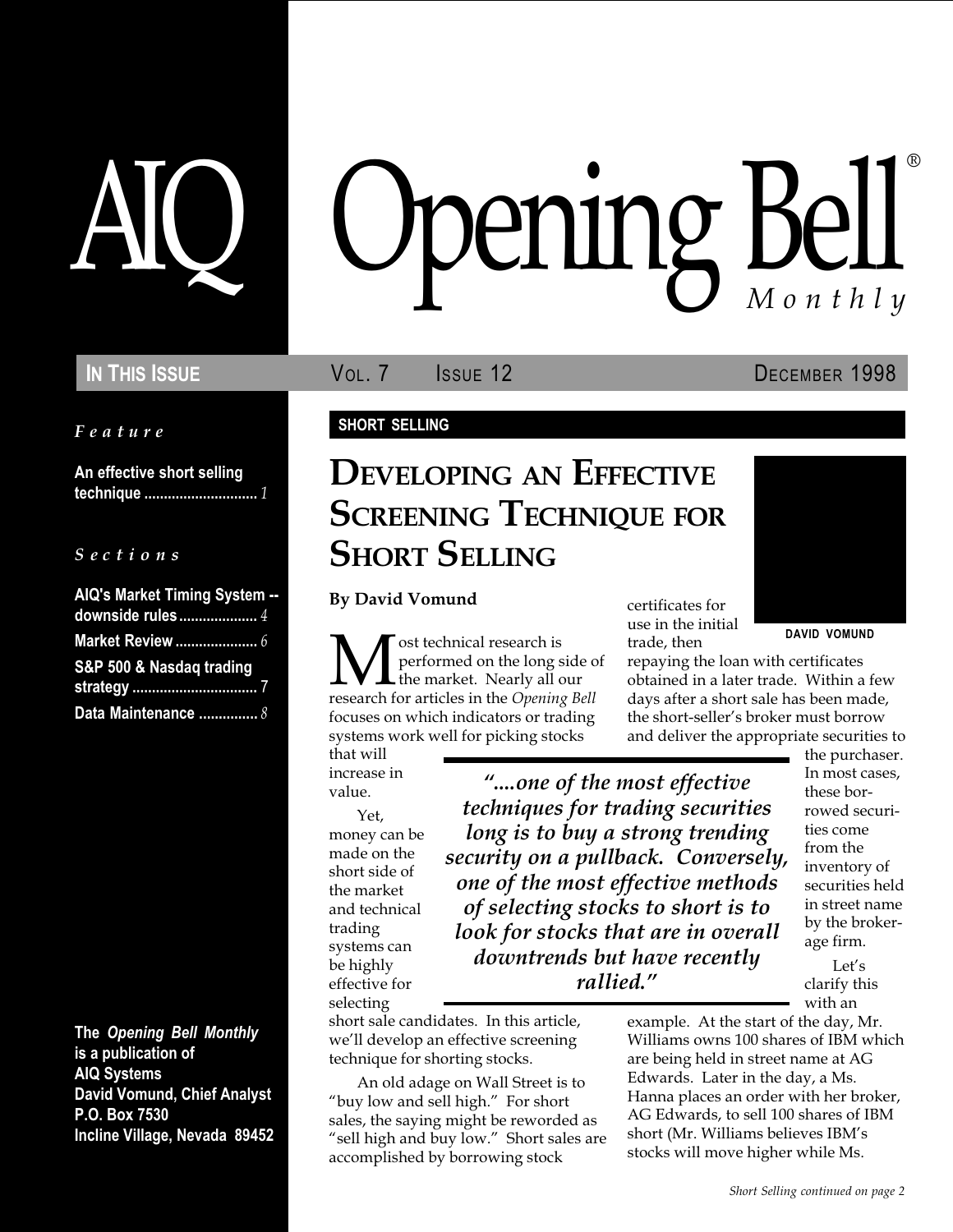## AIQ Opening Bell

#### SHORT SELLING continued ...

shares of IBM that they are holding in street name for Mr. Williams and sells them for Ms. Hanna to some other investor, Mr. Jones. If Ms. Hanna is right and the price of IBM falls, she can buy her position back at a profit. Mr. Jones would have a paper loss since he is long the stock.

What if IBM pays a cash dividend during the short sale? IBM sends the dividend to Mr. Jones, the holder of the securities. However, since Mr. Williams still owns the IBM stock, he also expects a dividend check. In this case, the short seller, Ms. Hanna, pays the dividend amount to AG Edwards who in turn sends a dividend check to Mr. Williams.

There are risks to short selling. Stocks that are bought long cannot drop below zero and, therefore, do not involve a loss greater than the total investment. But a stock sold short could, theoretically, produce an unlimited loss since there is no ceiling on a stock's appreciation potential. Those who shorted internet stocks can appreciate this fact!

Since a short sale involves a loan, there is a risk to the brokerage firm that the loan will not be repaid. To protect the broker, the short seller does not have access to the money

#### PLEASE SEND CORRESPONDENCE TO: Opening Bell Monthly G.R. Barbor, Editor P.O. Box 7530 Incline Village, NV 89452 AIQ Opening Bell Monthly does not intend to make trading recommendations, nor do we publish, keep or claim any track records. It is designed as a serious tool to aid investors in their trading decisions through the use of AIQ software and an increased familiarity with technical indicators and trading strategies. AIQ reserves the right to use or edit submissions.

For subscription information, phone 1-800-332-2999 or 1-702-831-2999.

© 1992-1998, AIQ Systems



received from the initial sale of securities and a margin requirement must be met.

In developing our screening model for selecting short sale candidates, we will use AIO's Expert Design Studio (EDS). EDS has hundreds of pre-built screening rules for all sorts of technical indicators.

In preparation for a speech at our October seminar, we tested all the pre-built rules for selecting securities to purchase on the long side. Since we are creating a model for shorting securities, we'll use the rules that were the least effective for going long securities.

| CyclontEDS - Expert Design Studio                                                        |                           |                                        |                                                |                                  |  | <b>Figure 2</b> | $\vert \theta \vert \times$ |
|------------------------------------------------------------------------------------------|---------------------------|----------------------------------------|------------------------------------------------|----------------------------------|--|-----------------|-----------------------------|
| <b>Ele Lest View Help</b><br>Summary Pasitions                                           |                           |                                        |                                                |                                  |  |                 |                             |
| aliverka                                                                                 |                           |                                        |                                                |                                  |  |                 |                             |
| Start text date:<br>End test date:                                                       | 12/29/95<br>10/30/98      |                                        |                                                |                                  |  |                 |                             |
| Number of tradez in text.<br>Average periods per trade:                                  | 176<br>10                 | Winners<br>----------<br>96<br>10      | Losers.<br>----------<br>76<br>10              | Neutral<br>----------<br>4<br>10 |  |                 |                             |
| Mainun ProBA are<br>Average Drawdown:<br>Average Profit/Lass<br>Average SPX Profit/Lass: | 13.221%<br>1.50%<br>0.35は | 19.75%<br>$[1.30]$ %<br>6.30%<br>1.05% | 113, 83 (%)<br>医跗沟<br><b>14.4BI%</b><br>2.13 % |                                  |  |                 |                             |
| Probability:<br>Average Annual ROE<br>Annual SPK (Buy & Hold):                           | 37.84%<br>26.65%          | 54.95%<br>158.68%                      | 43.18%<br> 112 B1 %                            |                                  |  |                 |                             |
| Reward/Fisk Ratio:                                                                       | 1.78                      |                                        |                                                |                                  |  |                 |                             |
|                                                                                          |                           |                                        |                                                |                                  |  |                 |                             |
|                                                                                          |                           |                                        |                                                |                                  |  |                 |                             |
|                                                                                          |                           |                                        |                                                |                                  |  |                 |                             |
| For Help, peace F1                                                                       |                           |                                        |                                                |                                  |  |                 | <b>NUM</b>                  |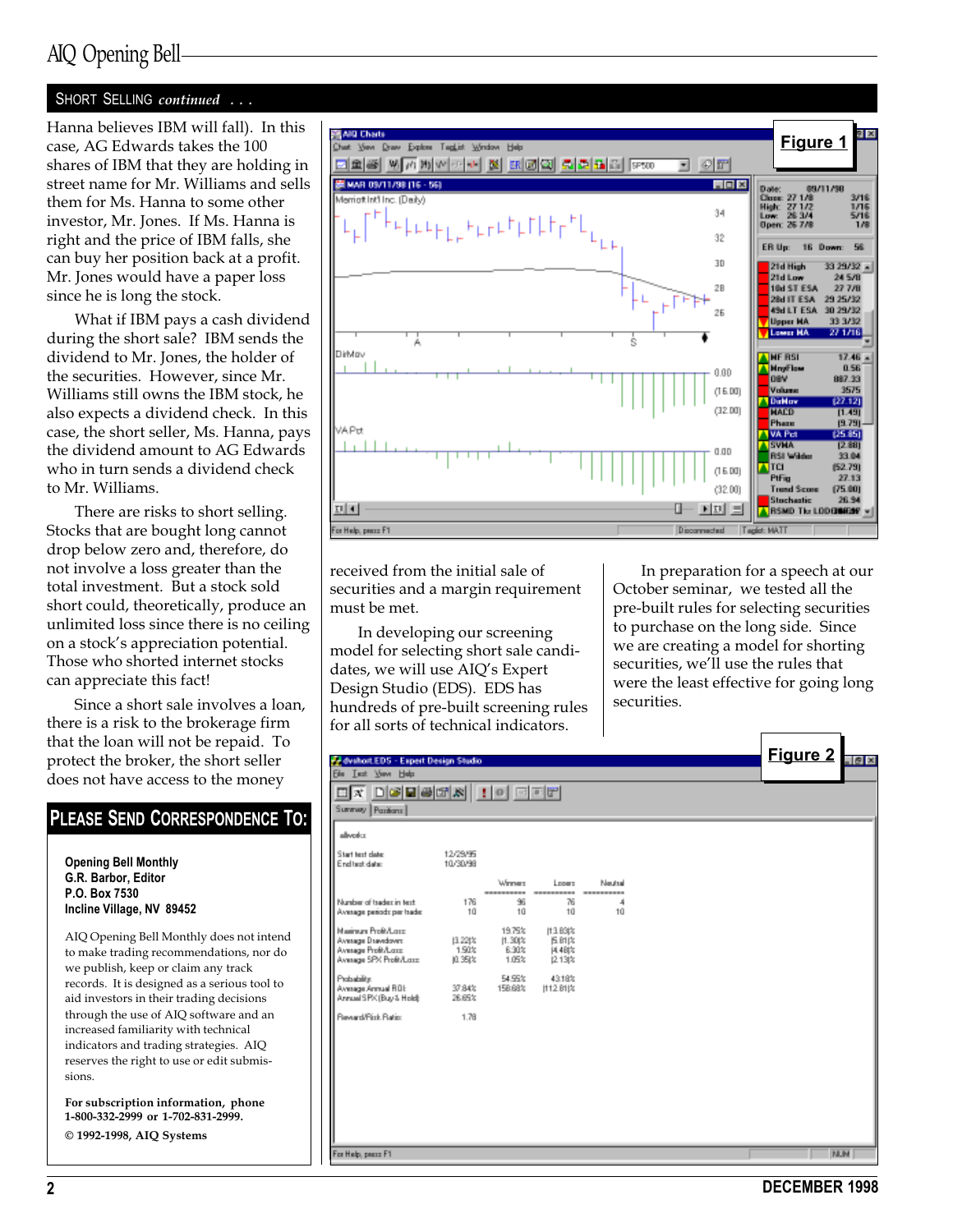#### SHORT SELLING continued ...

the most effective techniques for trading securities long is to buy a strong upward trending security on a pullback. Conversely, one of the most effective methods of selecting stocks to short is to look for stocks that are in overall downtrends but have recently rallied.

We'll use the Directional Movement Index (Dir Mov), developed by Welles Wilder, to measure the trend of the stock. The first EDS rule in our model requires that the Dir Mov be less than negative 25. This screen finds stocks trending lower since only downtrending stocks exhibit Dir Mov values in this region.

The second EDS rule selects stocks that have recently increased in value. To qualify, a stock must have risen above its lower trading band. The lower trading band is calculated by shifting a 20-day exponentially smoothed average lower by 10%.

By combining these two rules we'll get a list of downtrending stocks that have recently rallied.

The final rule in our EDS model uses the Volume Accumulation Percent (VA pct) indicator, developed by Marc Chaikin. This indicator looks at whether a security closes near its high or low value and then factors in volume.

This final rule states that the VA pct indicator must be less than negative 20. Stocks that pass this rule are ones that typically close in the lower half of their daily trading ranges and are under distribution.

An example of a stock that passes this three-rule screening is shown in Figure 1. On September 11, Marriott Int'l (MAR) was in a downtrend  $-$  its Directional Movement Index was less than negative 25. Yet the stock has recently rallied enough to rise above its Lower MA indicator. Finally, its Volume Accumulation Percent indicator was showing distribution as its reading was less than negative 20.

To evaluate the effectiveness of this short selling strategy, we



backtested this approach using the S&P 500 database with a fixed 10-day holding period. Only stocks that pass the above three rules are shorted.

Figure 2 shows the backtesting results since 1996. The average trade using our three trading rules yields a profit of 1.5% per trade (i.e., the shorted stocks fell an average of 1.5%). In comparison, shorting the S&P 500 index instead of the selected stocks resulted in a loss of 0.35% per trade.

Amazingly, the annualized return of this model is greater than simply buying and holding the S&P 500, even though the market advanced at an average of 26% per year over the testing time period.

Those who prefer a longer holding period can use a stop that protects 90% of capital, and 90% of profits above 10%.

Actual trading returns will vary because our backtesting assumes individuals can act on every trade. Also, it is not always possible to short at the opening price the day after the signals. Nevertheless, this simple technique for selecting short sale candidates is highly effective.

The final EDS model is found in **Figure 3.** Users can download this file from AIQ's web page at www.aiq.com.  $\blacksquare$ 

David Vomund publishes VIS Alert, a weekly investment newsletter. For a sample copy go to www.visalert.com or call (702) 831-1544.

## AIQ EDUCATIONAL SEMINAR

Safety Harbor Resort & Spa Tampa Bay, Florida

> Friday and Saturday March 5 & 6, 1999

Call for more information 800-332-2999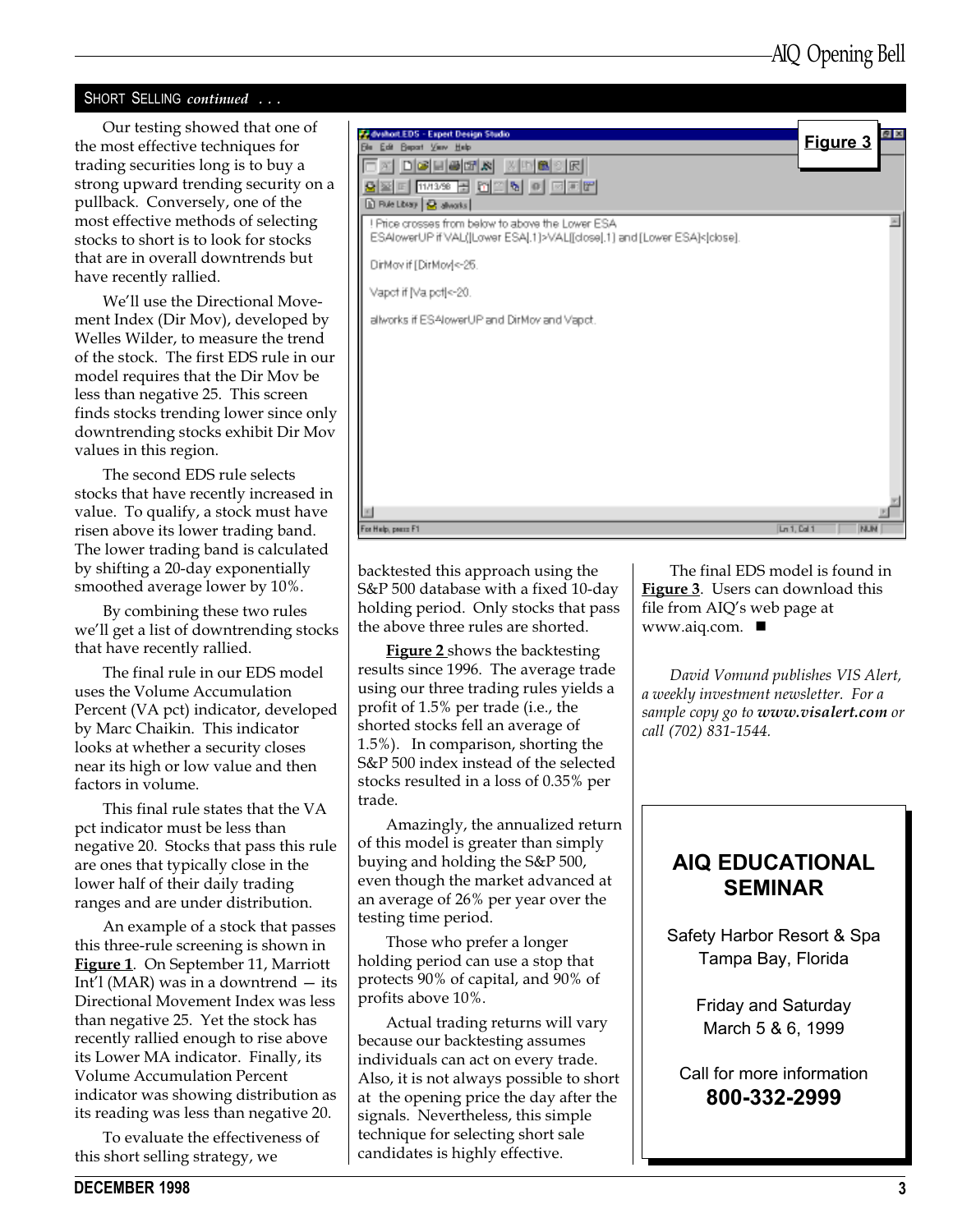#### MARKET TIMING



IT'S ALL IN THE RULES PART II: DOWN SIGNALS

By Dr. J.D. Smith

DR J.D. SMITH

**A** t the end of last month's<br>article (November 1998), we<br>timing charts from March 6 and the article (November 1998), we were looking at market bullish rules that fired that day. The rules indicated that we should sit back, relax, and let our profits run. And so we did. That rosy outlook held for five more weeks until a down signal occurred on April 17 and another on April 21.

The chart for April 21 is shown in Figure 4. The chart is the Dow Jones Industrial Average and two breadth oscillators, the Up/Down Volume Oscillator and Sherman McClellan's Advance/ Decline Oscillator. Both of these indicators reflect market breadth.

The first measures breadth with advancing volume and declining volume, and the second measures breadth with advancing issues and declining issues.

These oscillators are the difference between the short-term and the intermediate-term exponentially smoothed averages of a breadth parameter. A positive value says that the short-term average breadth is

The rules that fire tell us the tale. We know what the market is doing and we have some idea of what to expect in the near term."

> increasing over the intermediate-term average. That is bullish. A negative value means that the short-term average breadth is lower than the intermediate-term average breadth.



That is bearish.

Looking now at the specific rules that fired on April 21, as shown in **Figure 5**, we see that they are nonconfirmation rules. Prices as measured by the Dow are at historic highs, but the two breadth oscillators are negative. The Dow is moving up but market breadth is eroding quickly. This appears to be a top. Market prices will not continue

> upward without breadth. Hence, the bearish Expert Rating.

Figure 6 illustrates a different situation. It shows the Dow Jones Industrial Average on May 5 with the same two breadth oscillators and the Advance/Decline

Line. The prior day, May 4, recorded the highest intraday high in history. But the breadth indicators that day were positive. Low but positive. So the rule that appeared in Figure 2 did not fire. On May 5, a different set of bearish rules fired resulting in the downside Expert Rating.

These rules are shown in **Figure** 7. The Advance/Decline Line is heading down at the same time that the two breadth oscillators turn negative. Three breadth indicators turned bearish at the same time. Hence, the bearish Expert Rating. Without breadth, the market is just not going to continue its upward movement.

The first set of rules (Figure 5) were nonconfirmation rules, where prices were not confirmed by the breadth indicators. The same nonconfirmation structure, however, did not occur on May 4, and the next day the breadth indicators turned bearish although a price nonconfirmation has still not oc-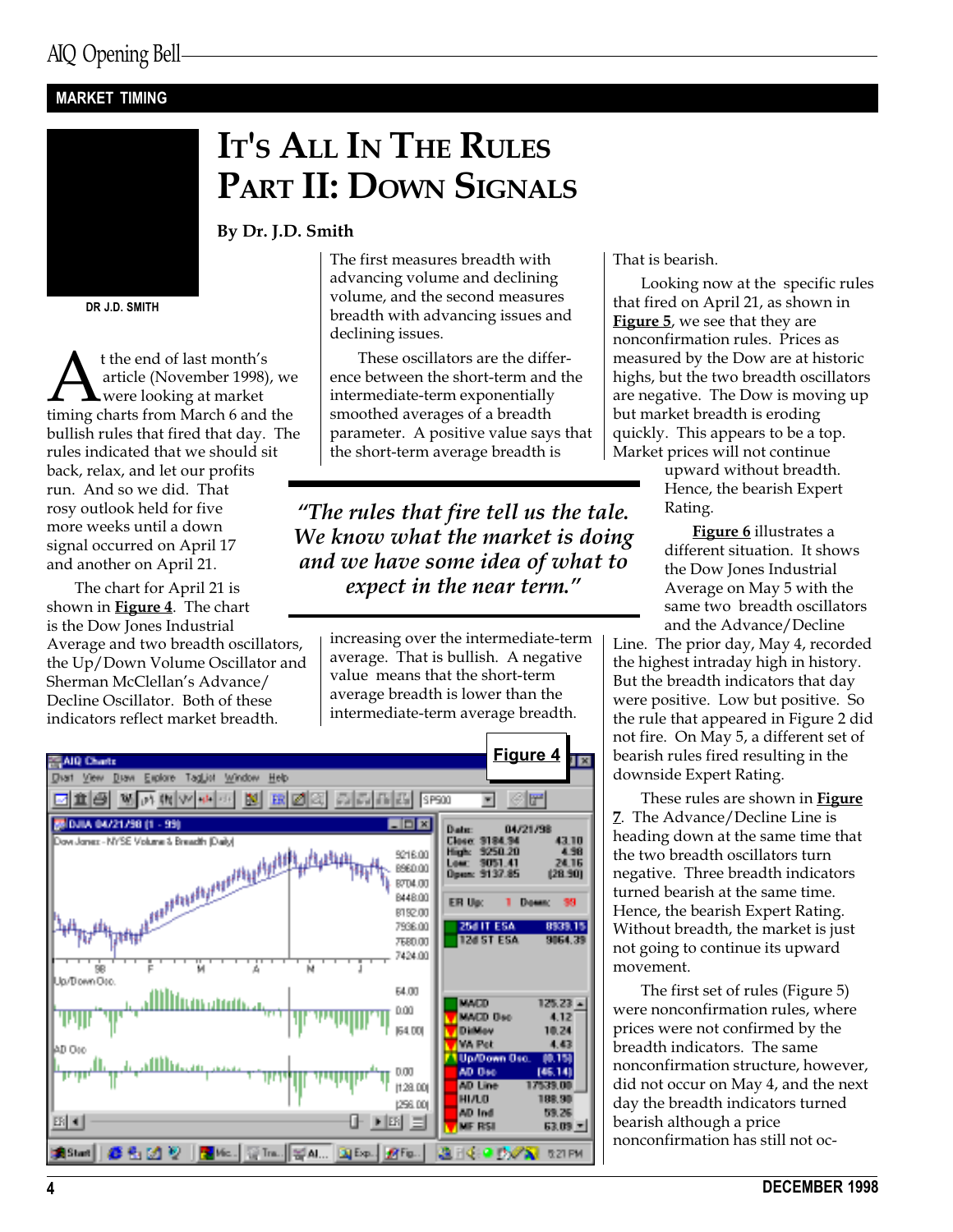#### MARKET TIMING continued ...

curred. A different structure, a different set of rules, but another downside Expert Rating.

The rules that fire tell us the tale. We know what the market is doing and we have some idea of what to expect in the near term.

### Where do the rules come from?

One of the questions that I am often asked is: Where do the rules used in the expert system come from?" The answer is twofold. The first source is the literature on technical and quantitative analysis. The second source is from some of the ideas that I developed based on my exposure to this literature.

The study of the stock market using technical analysis, quantitative methods, and rocket science, is not new and did not originate in the age of the personal computer. Richard Schabacker's book Technical Analysis and Stock Market Profits was first published in 1932. As a matter of fact, it was just republished last year and it reads today as well as it did 30 years ago when I first read it.

My role in the development of the



expert system was that of knowledge engineer. I knew where I wanted to get, and when I chose the MYCIN paradigm, I knew how to get there. I had to extract knowledge from the literature and organize it into the form required by the expert system. In some cases, it was very easy.

One example comes from Joe



Granville's book New Strategy of Daily Stock Market Timing for Maximum Profit. Early in the book, there is a section labeled "Rules on the Advance/Decline Line." The No. 2 Rule in the list says: When the Dow Jones Industrial Average advances in the face of a declining Advance/Decline Line, the market is going to go down.

As you can see, being a knowledge engineer is sometimes not too difficult . In other cases, though, I designed rules based on relationships that I observed from the charts. An example is the first rule in Figure 7. You can consider this a trend following rule. The rule says that when the Advance/Decline Line turns down and the Advance/Decline Oscillator and the Up/Down Volume Oscillator are both negative, that constitutes a bearish rule. This is not the kind of rule you find in a text on technical analysis. On the other hand, in 1985 we had the capability of very powerful desktop computers and could easily evaluate this type of rule.

Because of the expert system structure, I could make this type of

Market Timing continued on page 6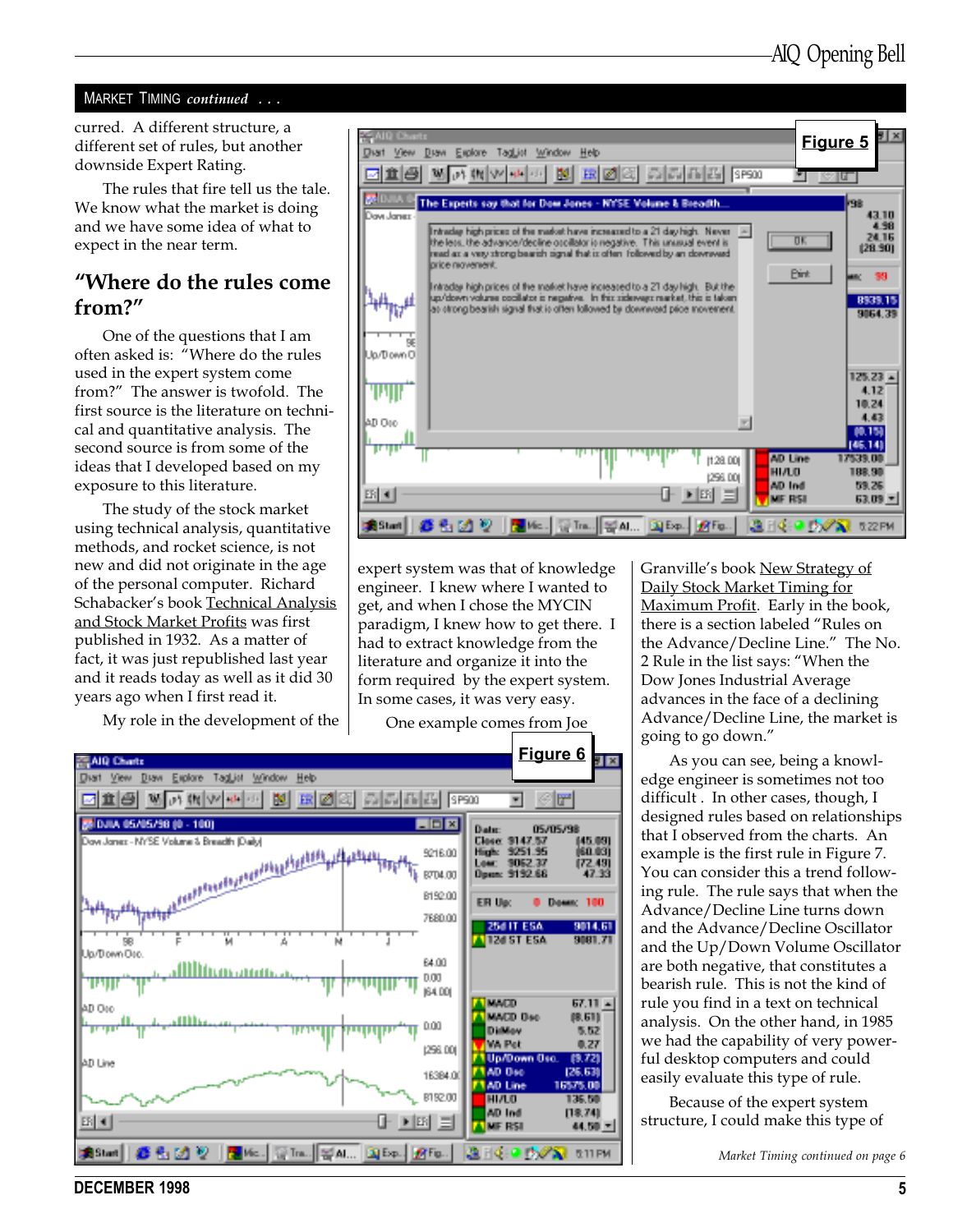#### MARKET TIMING continued ...

concept into a rule. The question then was the weight to apply when the rule fired. That involved backtesting the rule with historical data. I have market data back to 1970, which has plenty of bullish and bearish periods.

I also tested the rules in five types of trends - strong up, weak up, sideways, weak down, and strong down. The reliability of each rule was determined for each type of trend. That became the rule weight. The individual rule was then combined with the rest of the rule base and the entire system backtested over the full history.

## "If it ain't broke, don't fix it.

Another question I get concerns whether I will develop a new and improved market timing expert system. My answer is: Why?

I am of the "if it ain't broke, don't fix it" school. If the expert system continues to perform as it did in 1998, it means the structure of the market has not changed since 1987. What matters today is what mattered then.

In onfidence in the system we use is a critical component of our trading success. Every trading system experiences time periods when it fails to work. Those who have confidence in their system stick with it. Those who don't, stop following the system. Those who never become confident continually change systems. They abandon each system at its low point, always being one step out of sync.

Recently, the market has tested the confidence of TradingExpert owners. TradingExpert's market timing model got investors out of the market right after the July top but then signaled a buy too early. Right at the low on October 8, the system gave a buy signal, which was confirmed by the Phase the next day. Those who continued to follow the



Namely, trend direction, trend strength, price momentum, volume, and breadth. What was true in 1987 is still true today and the rules of the expert system reflect those factors.

I am not alone in this belief. Ralph Edwards in the forward to the first edition of Technical Analysis of Stock Trends written in 1948 by himself and John Magee said: "The stock market goes right on repeating the same old movements in much the same old routine." That says it all.  $\blacksquare$ 

#### MARKET REVIEW

system fully participated in the market's recovery to new highs. Others were left behind in disbelief. In the end, the timing model performed better than a buy-andhold strategy.

After the October 8 buy signal, the S&P 500 has rallied 23% and the Nadsaq Composite has rallied 40%. A continuation buy signal was registered on November 19.

One of the best market timing indicators this year is Money Flow. This indicator topped out in April and proceeded to head lower even as the Dow made a new high in July.



Money Flow also gave an indication that the market was forming a bottom. Its low came on August 31 and then it continually moved higher. When the market tested its lows in early October, Money Flow was well off its lows.  $\blacksquare$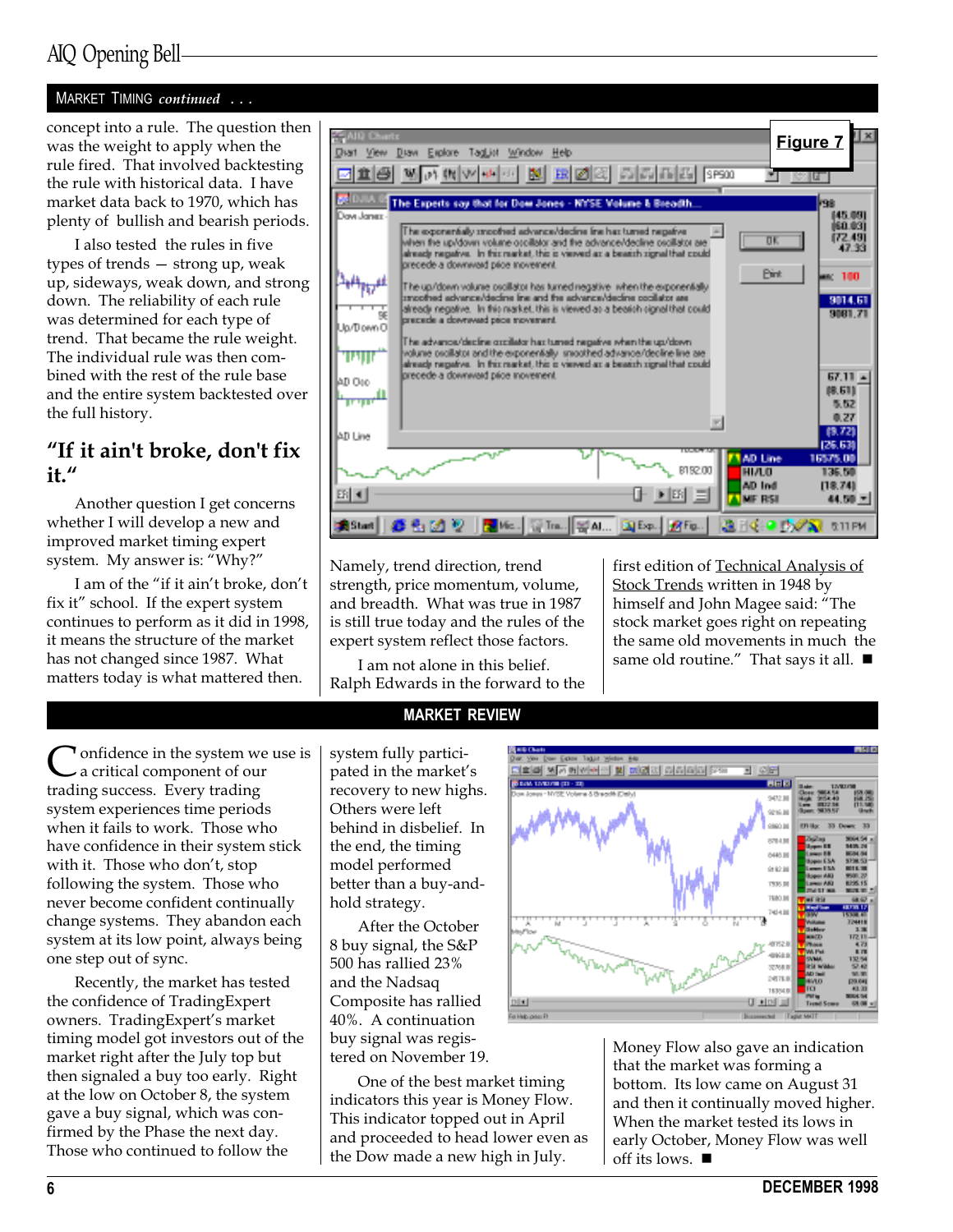#### MARKET ANALYSIS

# S&P 500 AND NASDAQ TRADING STRATEGY USING RSMD INDICATOR

In last month's issue, we discussion bow the RSMD indicator coul<br>used to help determine when<br>best to hold large company stocks n last month's issue, we discussed how the RSMD indicator could be used to help determine when it is and when it is best to hold Nasdaq stocks. This month, we'll use this indicator again to create a model that trades the largest S&P 500 stocks and the largest Nasdaq stocks.

To quickly review how the RSMD indicator works, let's look at a chart of the Nasdaq Composite. In Figure 8 we have plotted the Nasdaq Composite along with its RSMD SPX indicator.

When the RSMD indicator is rising and above its signal line, then Relative Strength favors the Nasdaq stocks. When the RSMD indicator is falling and is below its signal line, then Relative Strength favors the S&P 500 stocks. We have drawn arrows which represent the points at which Relative Strength changes direction.

By using the RSMD indicator, we can develop an effective equity trading system which trades either S&P 500 stocks or Nasdaq stocks. In our model, there is no market timing element so we'll always remain fully invested.

When the RSMD indicator points toward strength in the S&P 500 then we limit our purchases to the stocks that are in the S&P 500. When the indicator changes direction and points toward strength in the Nasdaq, we'll limit selections to only Nasdaq stocks.

Both the S&P 500 and the Nasdaq Composite are capitalization weighted indexes. That means that the largest companies have a great influence on the indexes while the smaller companies have very little influence.



As an example, the 50 largest stocks in the S&P 500 influence 50% of the price movement in the index. If we are going to trade stocks based on the readings of the S&P 500 and Nasdaq Composite indexes, then we want to limit our stock selections only to those that greatly influence the index.

#### Here is our strategy:

When the RSMD indicator points toward outperformance in the S&P 500 index, we run the daily Relative Strength-Short Term report on the list of the 50 largest capitalized S&P 500 stocks. The top five stocks are purchased and held until the RSMD points toward outperformance in the Nasdaq Composite.

When the indicator favors the Nasdaq Composite, then the Relative Strength report is run on a list of the Nasdaq 100 stocks. The top five are purchased and held until the indicator points toward strength in the S&P 500.

NOTE: The Nasdaq 100 contains 100 of the largest capitalized stocks in the Nasdaq. A list of the Nasdaq 100 can be found at www.nasdaq.com. Standard & Poor's publishes a list of the largest S&P 500 stocks in the Index Focus publication. Standard & Poor's can be reached at 800-221-5277, ext. 4098.

A review of this year's trading results are found in **Table 1**. The purchase dates and sell dates correspond to the arrows found on the RSMD indicator in Figure 8. The average percentage return of the five stocks are listed for every series of trades. Also listed are the ticker symbols of the stocks that were purchased.

The 1998 return excluding commissions and slippage was 50.5%. Buying Yahoo every time the Nasdaq outperformed didn't hurt perfor-

Market Analysis continued on page 8